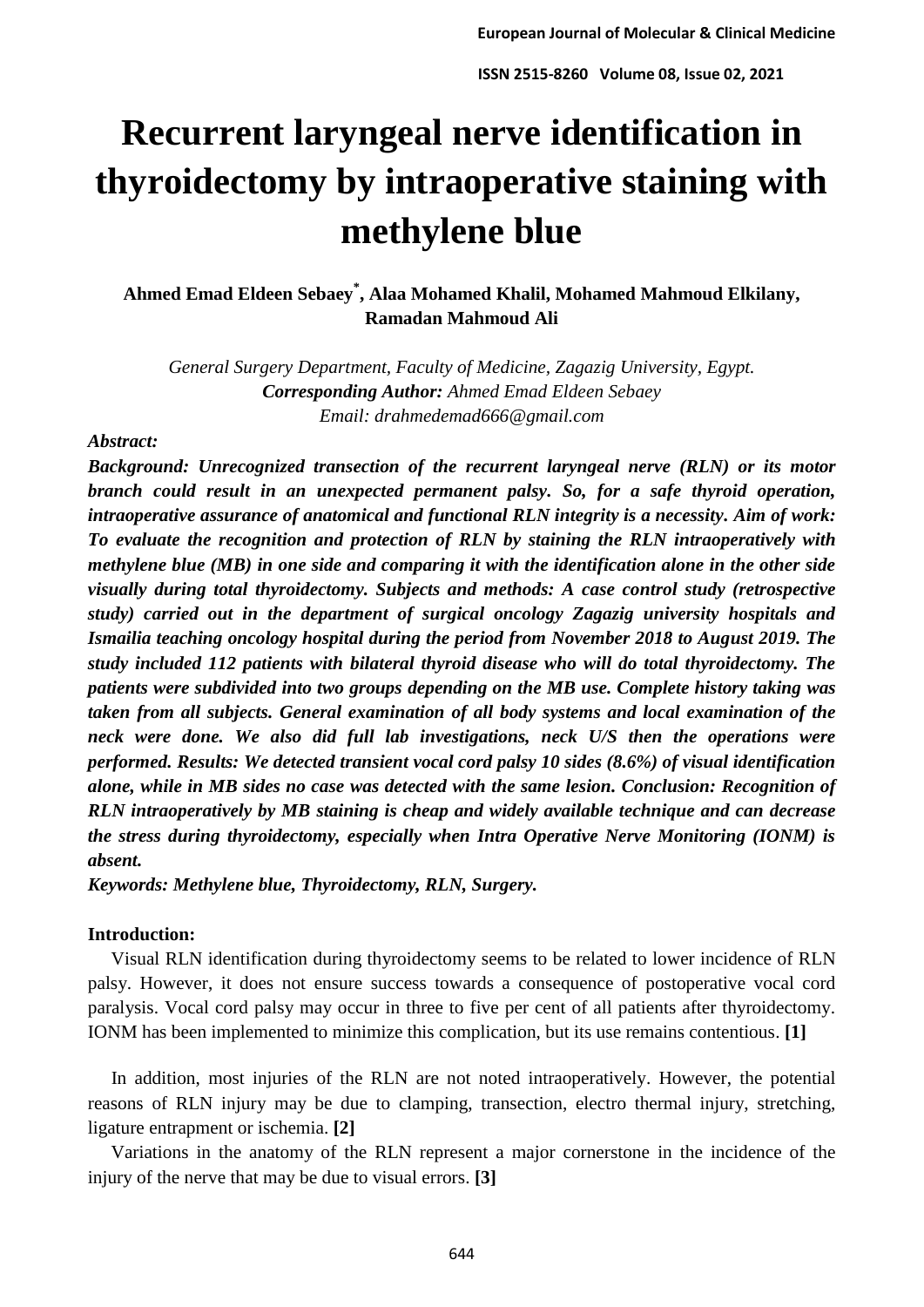So, for a safe thyroid operation, intraoperative assurance of anatomical and functional RLN integrity is a necessity. It also played a great role in developing advanced thyroid surgery. Identification of RLN intraoperatively is widely realized during surgical interventions that put this essential neural structure at a threat for iatrogenic injury. **[4]**

 In a modification of that, MB can be used intraoperatively to stain nerve fibers which is an old technique used to clear branches of vagus nerve and some other nerves during different surgical interventions. **[5]**

**Aim and objectives:** To evaluate the recognition and protection of RLN by staining the RLN intraoperatively with methylene blue (MB) in one side and comparing it with the identification alone in the other side visually during total thyroidectomy.

## **Subjects and methods:**

Technical design: A case control study (retrospective study) carried out in the department of surgical oncology Zagazig university hospitals and Ismailia teaching oncology hospital during the period from November 2018 to August 2019. The study included 112 patients with bilateral thyroid disease who will do total thyroidectomy. The patients were subdivided into two groups; Group I (Patient group) in whom we used intraoperative MB staining in one lobe (112 lobes) while Group II (Control group) in whom we did not use intraoperative MB in the other lobe (112 lobes). Inclusion criteria involved patients who approved to share in the study and were diagnosed bilateral benign thyroid disease. On the other hand, exclusion criteria involved patients who refused to share in the study or with repeated thyroid surgeries, malignancy, or preoperative paresis of the vocal folds.

Methods: All patients were subjected to complete history taking. General examination for all body systems and local examination of the neck were done. We also did full lab investigations as CBC, PT, PTT, INR. Liver, kidney, and thyroid function tests were also evaluated. Neck U/S was done then the operations were performed with left or right MB application. (Figure 1, 2)



**Figure (1): Total thyroidectomy with LT MB application.**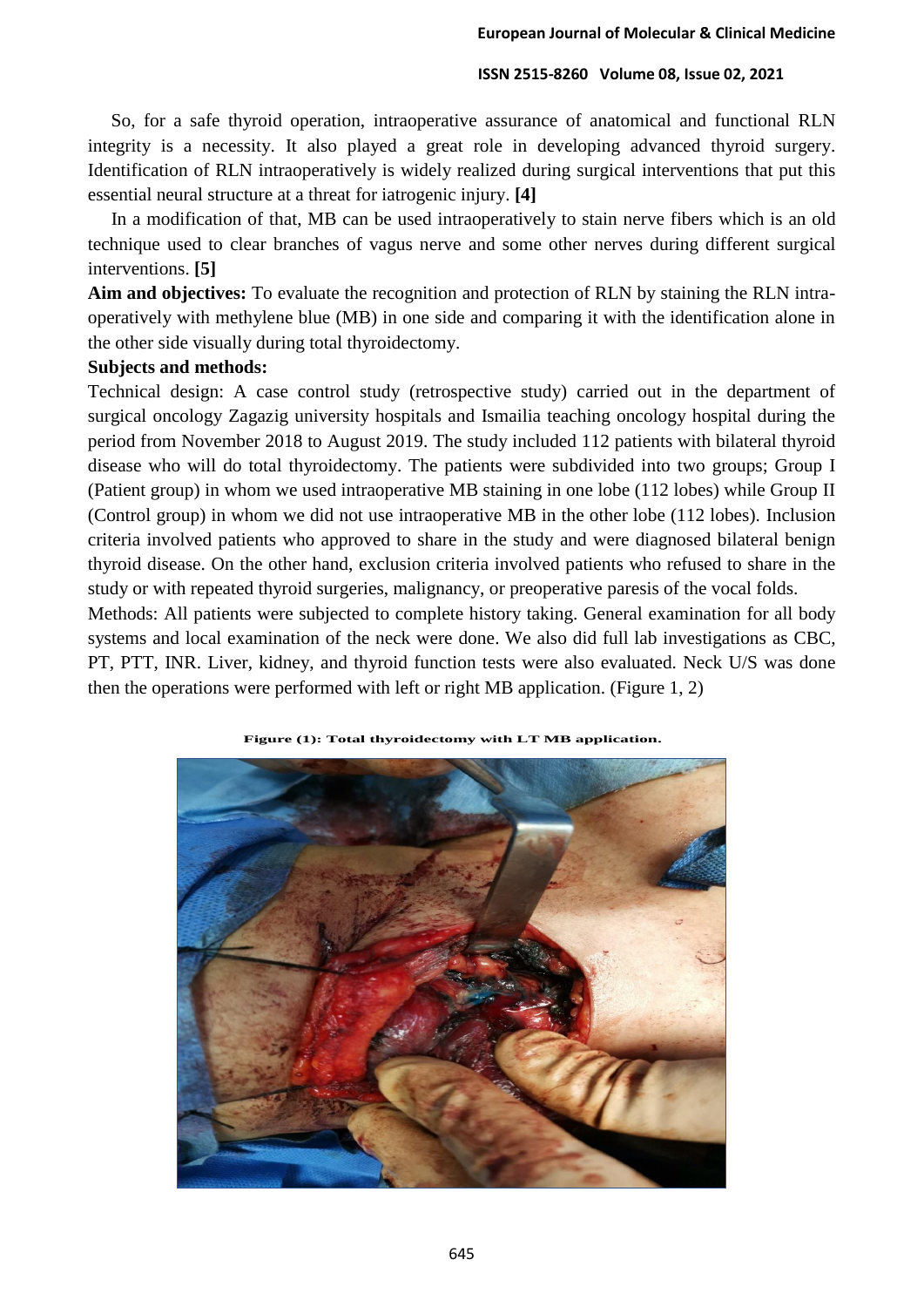

**Figure (2): Total thyroidectomy with RT MB application.**

**Administrative considerations:** Written informed consent was obtained from all participants and the study was approved by the research ethical committee of Faculty of Medicine, Zagazig University (Institutional Research Board IRB). The work has been carried out in accordance with The Code of Ethics of the World Medical Association (Declaration of Helsinki) for studies involving humans.

# **Statistical Analysis:**

Statistical analysis was performed using SPSS for Windows version 20.0. Data was presented as range, mean and standard deviation (for parametric variables), number and proportion (for categorical variables). Difference between two groups was analyzed using independent sample t-test (for parametric variables) or Mann- Whitney test (for categorical data). Association between variables were estimated using Spearman's rank correlation coefficient. Significance level was set at 0.05. We used Box-and whisker plot to better understand how values are spaced out in different sets of data and display the full range of variation, the likely range of variation (IQ range) and a typical value (the median). In the box plot the central rectangle spanned the first quartile to the third quartile (IQ range). A segment inside the rectangle is the median and whiskers above and below the box showed the location of maximum and minimum values. We used receiver operating characteristic (ROC) curves to determine a cutoff value. The optimal value of the cut-off point is thus obtained when the sum of sensitivity and specificity is at its maximum. We also calculated the sensitivity, specificity, positive predictive value, and negative predictive value.

# **Results:**

| Table (1): Demographic data of the studied patients: |  |
|------------------------------------------------------|--|
|------------------------------------------------------|--|

|                  | Studied patients $(N=112)$ |                |  |
|------------------|----------------------------|----------------|--|
| Demographic data | No.                        | $\frac{10}{6}$ |  |
| <b>Sex</b>       |                            |                |  |
| Male             |                            | 38.4%          |  |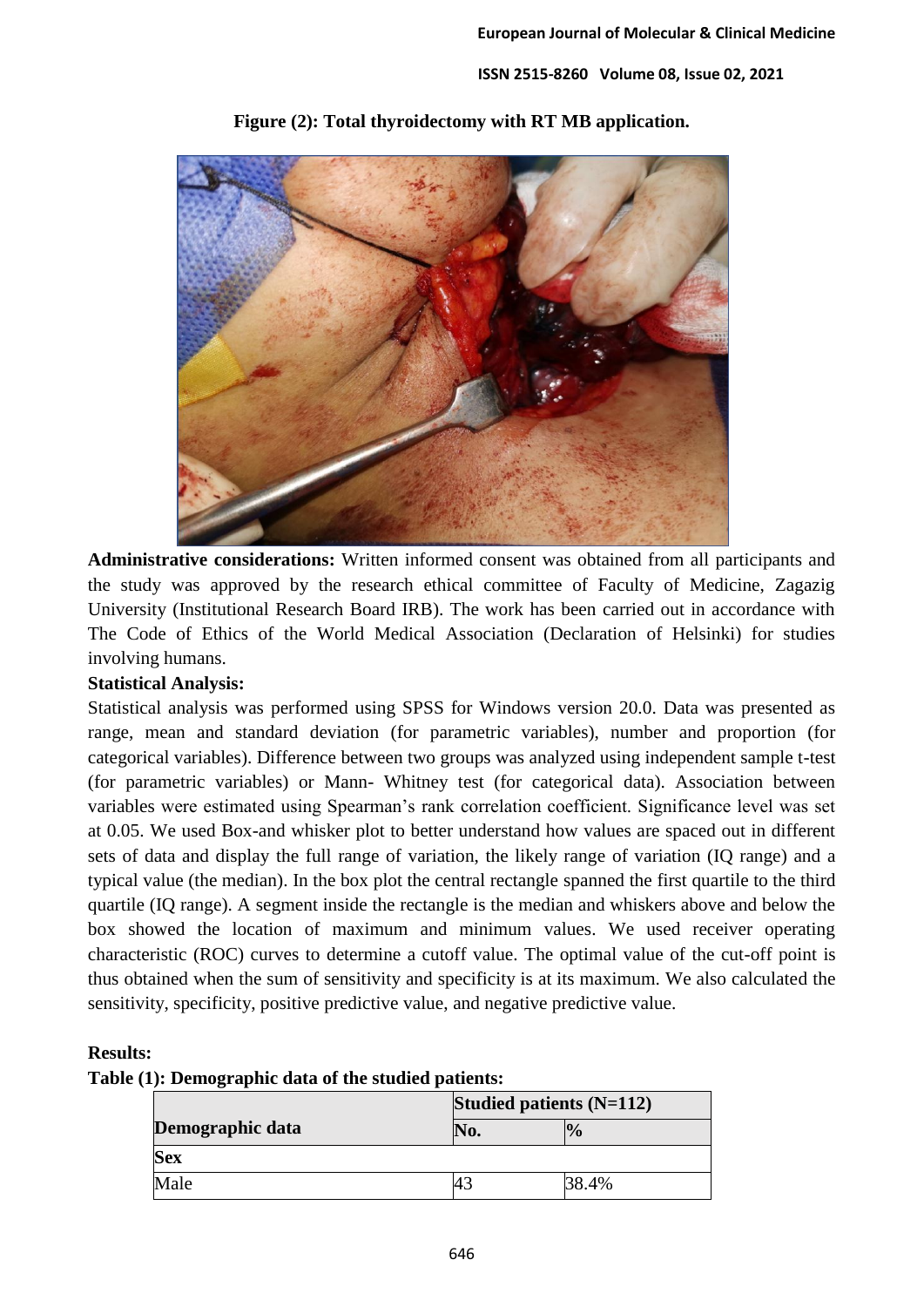| Female             | 69                | 61.7%  |  |
|--------------------|-------------------|--------|--|
| Age groups (years) |                   |        |  |
| $20 -$             | 24                | 21.4 % |  |
| $30 -$             | 41                | 36.6%  |  |
| $40 -$             | 31                | 27.7%  |  |
| > 50               | 16                | 14.3%  |  |
| Age (years)        |                   |        |  |
| Mean $\pm$ SD      | $37.59 \pm 16.18$ |        |  |
| Median (Range)     | $35(20-55)$       |        |  |

Qualitative data was represented as number and percentage.

Quantitative data were described using range (minimum and maximum), mean, standard deviation, median and interquartile range (IQR)

**Table (1)** reveals the demographic data of the studied subjects. This table shows that the mean age of the studied patients is  $57.59 \pm 16.18$  years old, with a range from 20 to 55 years old. The most common age group was 30 to 40 years (41 patients, 36.6%), about 1/3 of the studied patients were male (38.4 %).

| Table (2). Characteristics of thyroid resion. |                            |               |  |
|-----------------------------------------------|----------------------------|---------------|--|
|                                               | Studied patients $(N=112)$ |               |  |
| <b>Bilateral thyroid disease</b>              | No.                        | $\frac{1}{2}$ |  |
| <b>Thyroid lesion</b>                         |                            |               |  |
| Multinodular goiter                           | 86                         | 76.8%         |  |
| Thyroid adenoma                               | 16                         | 14.3%         |  |
| Graves' disease                               | l0                         | 8.9%          |  |

**Table (2): Characteristics of thyroid lesion:**

Qualitative data was represented as number and percentage

**Table (2)** shows the characteristics of thyroid lesion. A bilateral thyroid disease was found in all patients; 86 multinodular goiters (76.8%), 16 thyroid adenoma (14.3%) and 10 Graves' disease (8.9%).

| <b>Operation time</b> | <b>MB</b> staining | <b>Without MB staining</b> | t-test | <b>p</b> -value |
|-----------------------|--------------------|----------------------------|--------|-----------------|
| (Min)                 |                    |                            |        |                 |
| Mean $\pm$ SD         | $27 \pm 3.6$       | $32 \pm 4.5$               | -6.49  | $< 0.0001*$     |
|                       |                    |                            |        | (HS)            |

**Table (3): Operative duration for each side (lobe):**

MB: methylene blue

T-test, P value  $< 0.5$  highly significant (HS)

Table (3) shows the time of the operation for each side (lobe). It was found that the mean time of lobectomy with only RLN visual identification was  $32 \pm 4.5$  min, but it was  $27 \pm 3.6$  min with use of MB, with statistically significant difference ( $t = -6.49$ ,  $P < 0.0001$ ).

|               | <b>MB</b> staining | <b>Without MB staining</b><br>vocal cord pals $\mathbf{\tilde{y}}_{able}$ (4): Postoperative yocal cord palsy for each side (lobe): |       | $\mathbf{p}\text{-value}$ |
|---------------|--------------------|-------------------------------------------------------------------------------------------------------------------------------------|-------|---------------------------|
| Mean $\pm$ SD | $0(0.0\%)$         | $ 10 (8.9\%)$                                                                                                                       | 10.47 | $0.001*$<br>(HS           |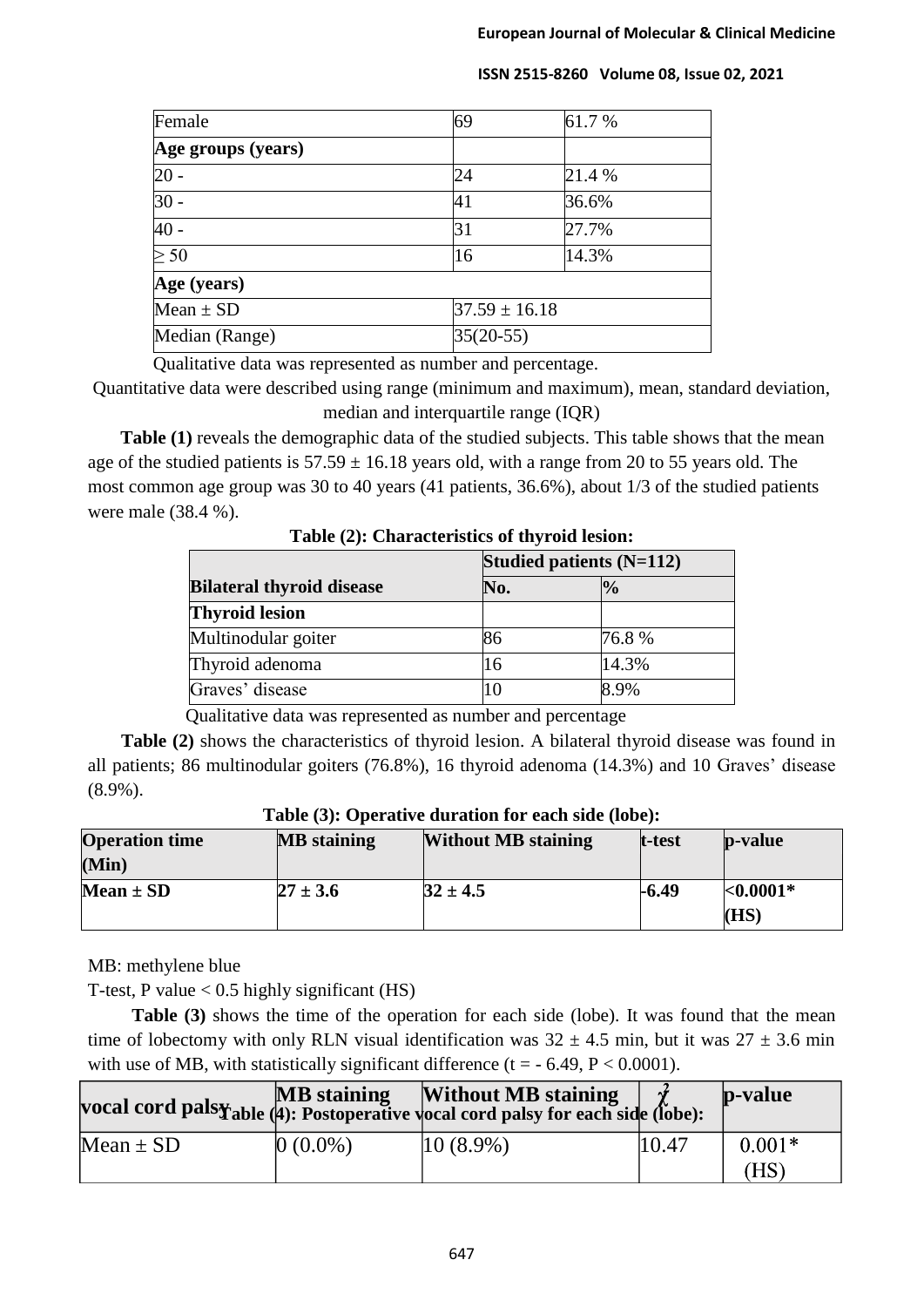#### χ2: Chi-square test

**Table (4)** demonstrates the vocal cord palsy after the operation for each side or lobe. Transient vocal cord palsy was identified in 10 sides (8.6%) of only visual identification, but in MB sides, no case had the same lesion, with statistically significant difference ( $P = 0.001$ ). **Discussion:**

 Recognition of peripheral nerves intraoperatively with MB has been used to demonstrate nerve details at many surgical interventions. MB aided to clear even tiny nerve structures to protect postoperative organ functions at many aspects. **[6]**

 Several authors discovered that MB dye was oxidized faster by small nerve fibers than connective tissue or muscles so selectively showed blue stain. MB was used during selective vagotomy to identify the vagus nerve and its branches. It has been also used in parotidectomy to identify the facial nerve and its branches. After post-traumatic neuroma removal, MB was used to clear nerve stumps to find healthy fascicular structures during secondary peripheral nerve repair. **[7]**

 Our study aimed to evaluate the recognition and protection of RLN by staining the RLN intraoperatively with methylene blue (MB) in one side and comparing it with the identification alone in the other side visually during total thyroidectomy.

 In our study, MB was applied in the concentration of 2: 8 (MB: saline solution) (2%), which is known as the optimal concentration. Seif and colleagues used the same concentration as MB concentration was 0.05%. **[8]**

 In the study of Nofal and colleagues, transient biochemical hypocalcemia was found in (6.5%) while our study reported 8 cases (7.1). We found no complications from MB in our study and this ensures that MB staining is safe. No interval change is found between Nofal's study and this study in the meantime of operation and also vocal cord palsy. **[9]**

 We observed that the dissection was relatively easier and faster with use of MB. Tight control of the nearby vessels resulted in less amount of bleeding and clearer fields, less exposure to retraction, compression, or affection by heat, that represent the principal reasons of transient RLN palsy.

 RLN recognition intraoperatively with MB during thyroidectomy is cheap. It is also beneficial to minimize the incidence of RLN palsy. It could improve surgeons' skills. The ideal concentration of MB for nerve staining during thyroidectomy is (2 MB : 8 saline). **[10]**

## **Conclusion:**

 Recognition of RLN intraoperatively by MB staining is cheap and widely available technique and can decrease the stress during thyroidectomy, especially when IONM is absent.

#### **Recommendations:**

 Considering that MB is safe and cheap method for nerve identification, we recommend using it in other operations for nerve identification as superficial parotidectomy, neck dissection and axillary clearance.

## **References:**

**1. Bergenfelz AR, Salem AF, Jacobsson HO, Nordenström EI, Almquist MK, Wallin GW, et al.** Risk of recurrent laryngeal nerve palsy in patients undergoing thyroidectomy with and without intraoperative nerve monitoring. Br J Surg. 2016;103(13):1828-38.